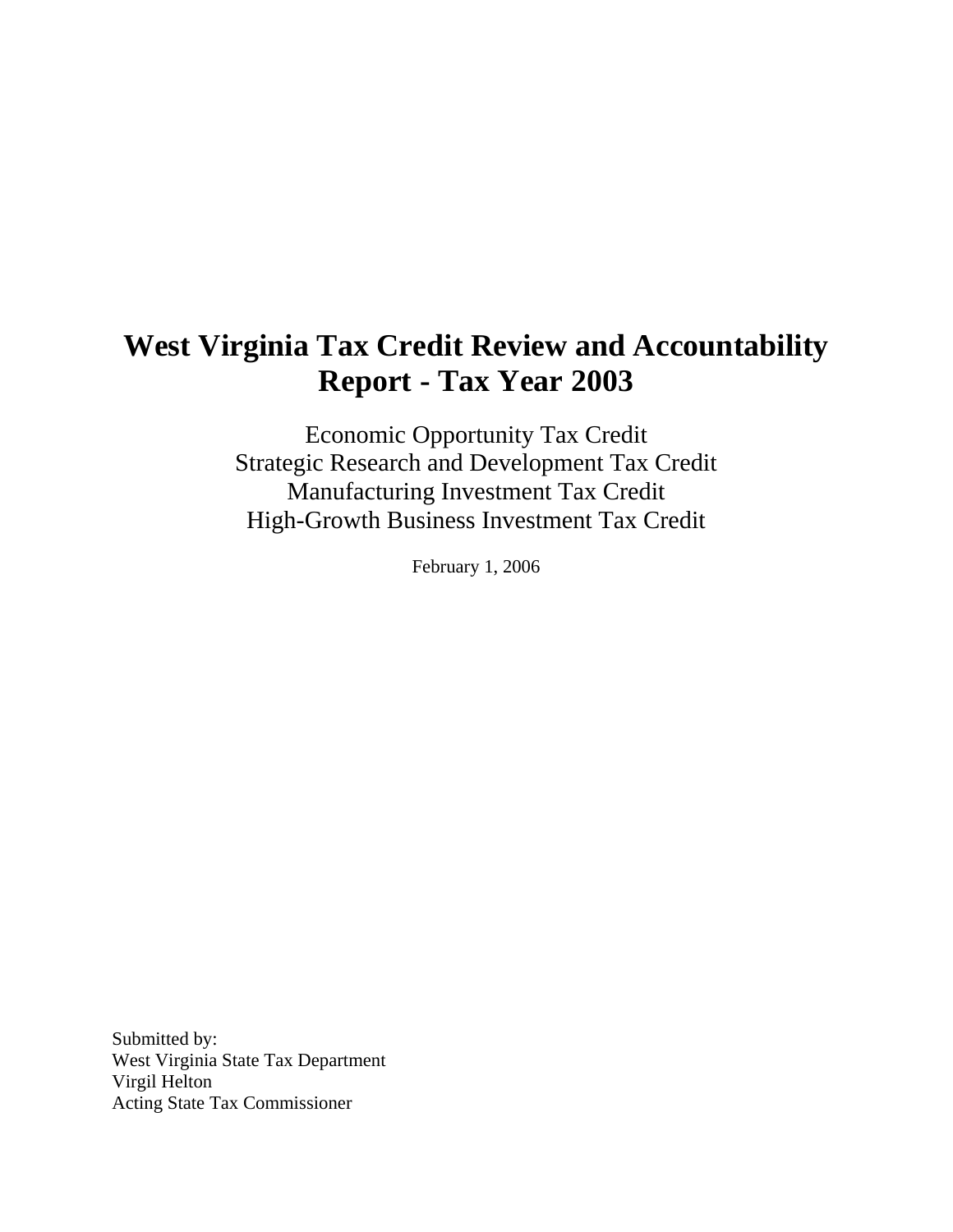## **West Virginia Tax Credit Review and Accountability Report - Tax Year 2003**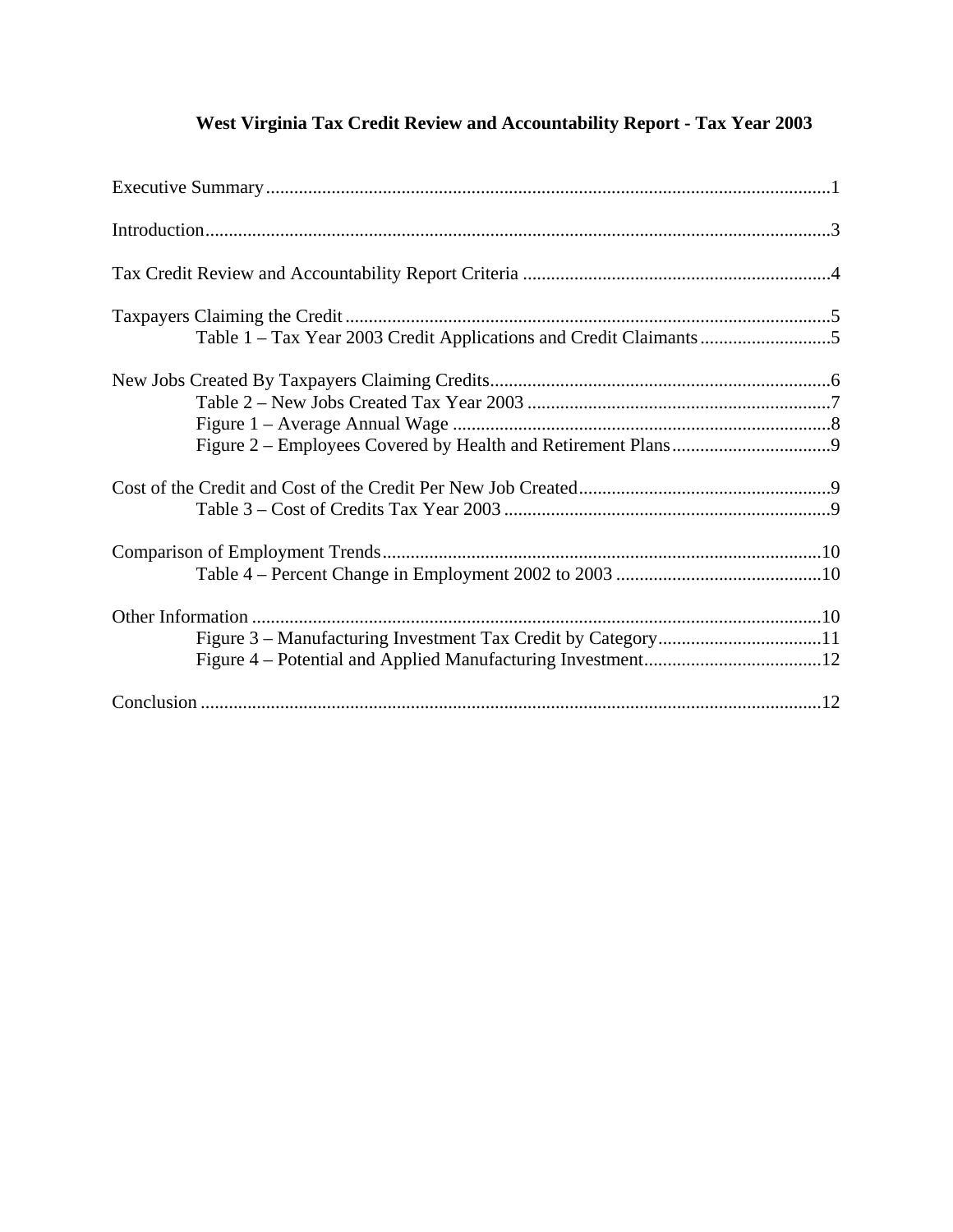### **West Virginia Tax Credit Review and Accountability Report - Tax Year 2003**

#### **Executive Summary**

 Sections 11-13Q-20, 11-13R-11, 11-13S-10 and 11-13U-8 of the West Virginia Code require a periodic tax credit review and accountability report evaluating the cost effectiveness of tax credits for Economic Opportunity, Strategic Research and Development, Manufacturing Investment, and High-Growth Business Investment, respectively. This report covers tax credit claims for the 2003 Tax Year. The 2003 Tax Year represents the first year of existence for all of these programs with the exception of the High Growth Business Investment Tax Credit, a program that first became effective in 2005.

 By Law, a tax credit application filing, due on or before the extended due date of the annual income tax return, is required of each of these tax credit programs. The general extended due date for tax credit application filings related to the 2003 Tax Year was September 15, 2004 for most calendar year Taxpayers. However, some extended due dates occurred as late as March 15, 2005 for certain fiscal year Taxpayers. Tax credit application filings and required Tax Department responses for the 2004 Tax Year are still in process. The statistical information related to the 2004 Tax Year application filings is incomplete at this time. Therefore, this report only covers the 2003 Tax Year.

Major report findings include the following:

- Total tax credit expenditures for the initial year of these programs are relatively small because of carryover benefits from expiring tax credit programs, a learning curve for the new programs, lack of full compliance regarding the credit application requirement, the existence of a bonus depreciation deduction for new investment, and a slow growing economy in 2003.
- Statistical data retrieved from the sun-setting Business Investment and Jobs Expansion Tax Credit Program indicate an expected annual credit expenditure cost of no more than \$7-\$10 million for a mature Economic Opportunity Tax Credit. First year activity generated less than 5 applications.
- Annual expenditure credit costs for a mature Strategic Research and Development Tax Credit will likely exceed the \$3 million level of the old Research and Development Tax Credit Program.
- Statistical data retrieved from the old 10% Industrial Expansion and Revitalization Tax Credit Program indicate an expected annual credit expenditure cost of no more than \$10-\$15 million for a mature Manufacturing Investment Tax Credit. First year activity generated only \$290,000 in tax credits.
- The amount of tax credit claimed on tax returns will generally be less than the amount of available tax credit due to the tax liability limits of the Taxpayer.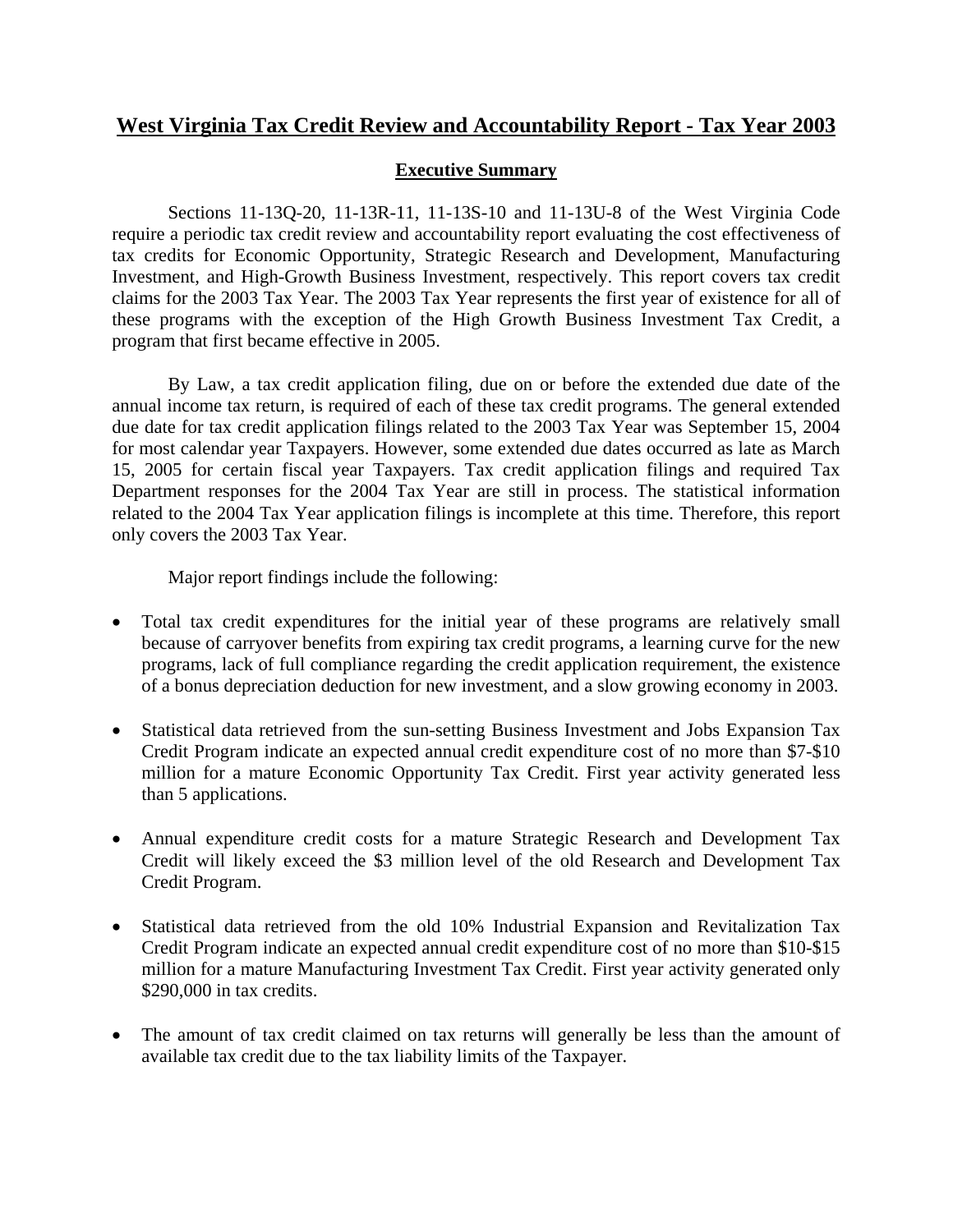- Companies participating in one or more of these tax credit programs generally outperformed their peers in the area of net job creation in 2003.
- The Tax Department's ability to analyze tax credit programs will be greatly enhanced when various manual business tax return processes are automated via information captured in the new Integrated Tax System. Services provided to business Taxpayers will be greatly enhanced in the process. Manual processing of more than 50,000 annual corporate tax returns greatly hinders the ability to capture statistical information in a timely fashion.
- Some Taxpayers, particularly those with Manufacturing Investment Tax Credit, are still not complying with the tax credit application requirements. There was no application requirement for the old Industrial Expansion and Revitalization Tax Credit Program. The 50% penalty provision for lack of timely compliance will stimulate future compliance with the annual credit application requirement.
- The credit programs may help some individual business Taxpayers, but their overall impact upon economic growth is suspect.
- The West Virginia State tax burden for the manufacturing sector is generally competitive with surrounding states because of the 50% tax break offered by the Manufacturing Investment Tax Credit. Local taxes are not part of this equation.
- The cost of the new business tax credit incentive programs is relatively small in comparison to both the overall state budget and other state and local tax expenditures.
- Business tax credits complicate the Tax Code, and result in additional compliance costs for Taxpayers and additional administrative costs for the Tax Department.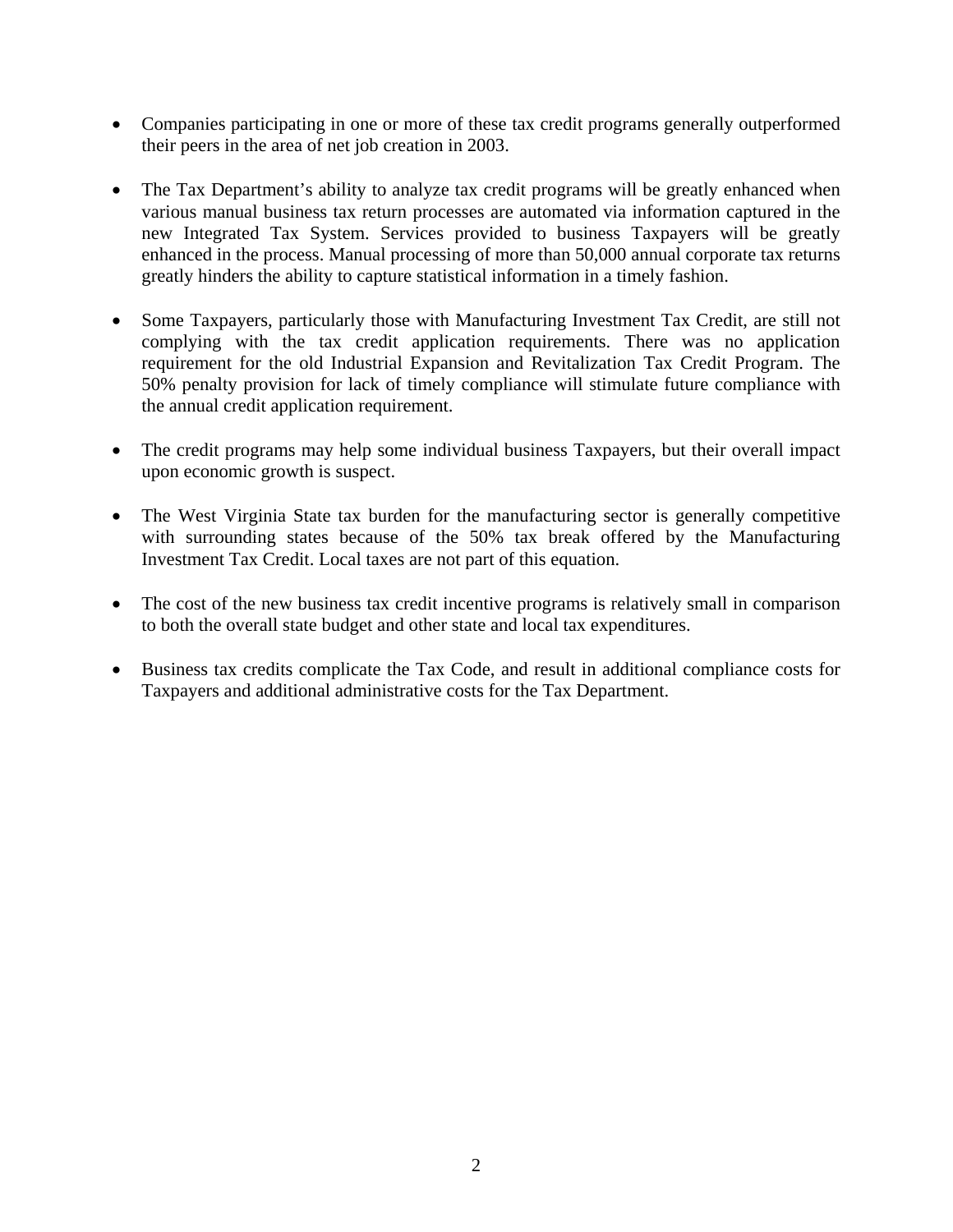#### **Introduction**

Following a comprehensive review of West Virginia's tax credit incentives, Legislation was enacted in 2002 to terminate a number of credit programs. A Taxpayer who gained entitlement to multiple-year credit allocations prior to January 1, 2003 retained that entitlement, and may apply the credit in due course pursuant to the requirements of the particular credit until the original multiple-year entitlement has been exhausted or otherwise terminated. The tax credit programs terminated include the following:

> Business Investment and Jobs Expansion Tax Credit Research and Development Projects Credit Industrial Expansion and Revitalization Credit<sup>1</sup> Housing Development Projects Credit Management Information Services Facilities Credit Aerospace Industrial Facilities Credit New Steel Manufacturing Operations Credit

Additionally, the 2002 Legislature created three new tax credit programs applicable to investment placed in service or use on or after January 1, 2003. The three new credits were the Economic Opportunity Tax Credit, the Strategic Research and Development Tax Credit and the Manufacturing Investment Tax Credit. In 2004, an additional new credit, the High-Growth Business Investment Tax Credit, was enacted.

The intent of the Economic Opportunity Tax Credit as stated in West Virginia Code §11- 13Q-2 was as follows: "The Legislature finds that the encouragement of economic opportunity in this state is in the public interest and promotes the general welfare of the people of this state. In order to encourage greater capital investment in businesses in this state and thereby increase economic opportunity in this state, there is hereby enacted the economic opportunity tax credit." In order to claim the Economic Opportunity Tax Credit, eligible Taxpayers must create a minimum number of new jobs. With the termination of the Business Investment and Jobs Expansion Tax Credit (Super Credit), the Economic Opportunity Tax Credit is West Virginia's primary job creation tax incentive. The major enhancement of the Economic Opportunity Tax Credit, compared to the Super Credit, was a reduction in the number of new jobs required to qualify for the credit. Also, the complexity of the Business Investment and Jobs Expansion Tax Credit required a fourteen-page form to claim the credit. The Economic Opportunity Tax Credit is much simpler and the form for claiming the credit is only two pages.

The second new credit was the Strategic Research and Development Tax Credit. The Legislative intent stated at West Virginia Code §11-13R-2 indicates that the Strategic Research and Development Tax Credit was enacted "to encourage research and development in this state and thereby increase employment and economic development." The Strategic Research and Development Tax Credit essentially replaced the Research and Development Project Credit. The previous credit was primarily for manufacturers and producers of natural resources. For purposes of the Strategic Research and Development Tax Credit, research and development "means systematic scientific, engineering or technological study and investigation in a field of

 $\overline{a}$ 

 $<sup>1</sup>$  The Industrial Expansion and Revitalization Credit was retained for electric power producers.</sup>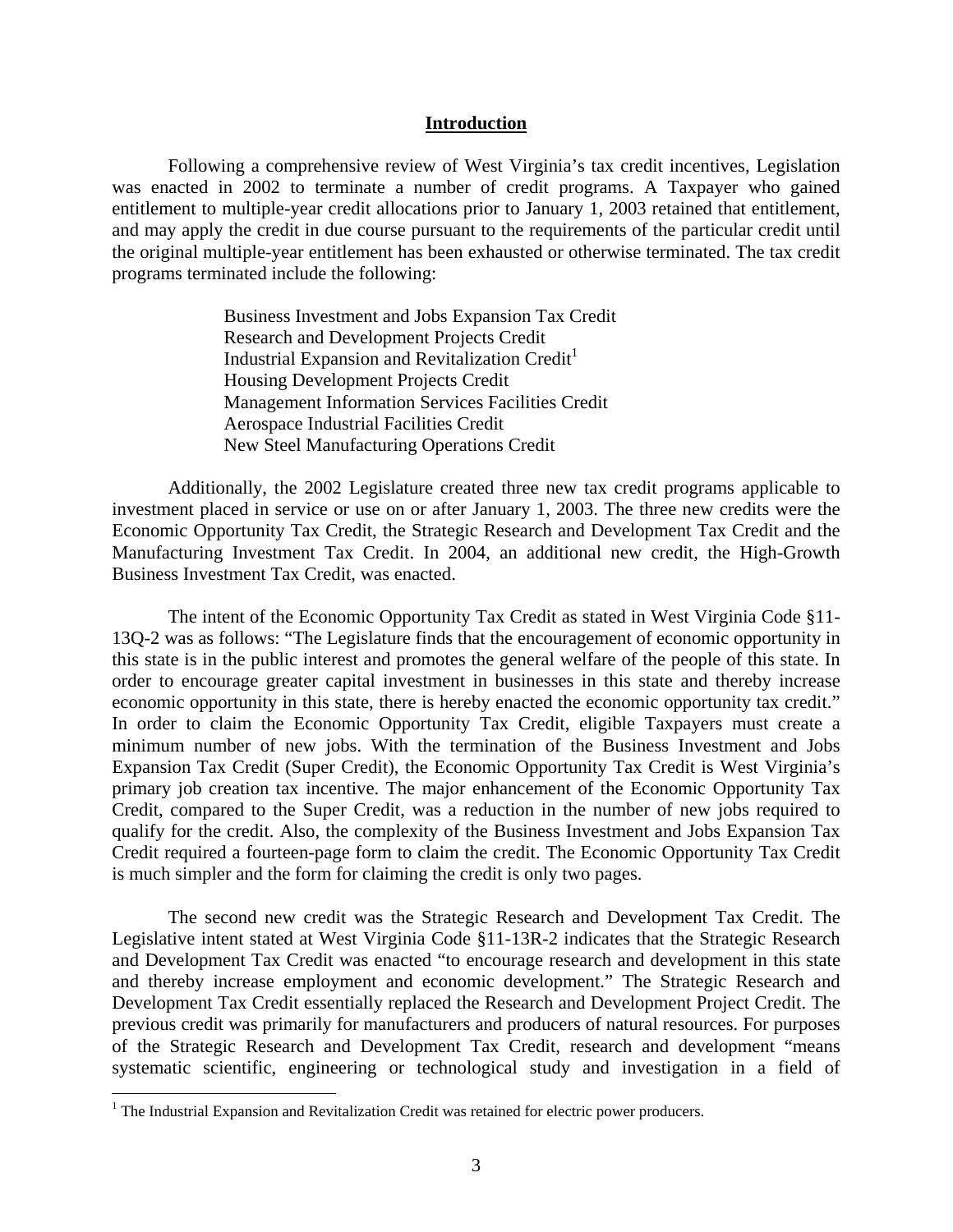knowledge in the physical, computer or software sciences, often involving the formulation of hypotheses and experimentation, for the purpose of revealing new facts, theories or principles, or increasing scientific knowledge, which may reveal the basis for new or enhanced products, equipment or manufacturing processes."

The Manufacturing Investment Tax Credit was the third new credit enacted in 2002 applicable to investment placed in use or service on or after January 1, 2003. As stated in West Virginia Code §11-13S-2, the intent and purpose of the Manufacturing Investment Tax Credit was "The Legislature finds that the encouragement of the location of new industry in this state, and the expansion, growth and revitalization of existing industrial facilities in this state is in the public interest and promotes the general welfare of the people of this state." The new credit essentially replaced the Industrial Expansion and Revitalization Credit for manufacturers. The Industrial Expansion and Revitalization Credit was retained only for electric power producers. Although the percentage used in determining the amount of credit available from qualifying investment was reduced for the Manufacturing Investment Tax Credit, the credit can now be used to offset Corporation Net Income Tax liability. Additionally, the definition of "manufacturers" was narrowed in comparison to the definition used for the Industrial Expansion and Revitalization Credit.

The last of the four credits that are subject of this report is the High-Growth Business Investment Tax Credit. As enacted in 2004, the Legislative intent stated at West Virginia Code §11-13U-2 was as follows: "The Legislature finds the encouragement of investment in potentially high-growth research and development businesses in this state is in the public interest and promotes economic growth and development for the people of this state. In order to encourage investment in start-up, growth-oriented, research and development businesses in this state and thereby increase employment and economic development, there is hereby provided a high-growth business investment tax credit."

#### **Tax Credit Review and Accountability Report Criteria**

The enacting legislation for each of the aforementioned new credits includes provisions for the Tax Commissioner to submit to the Governor, the President of the Senate and the Speaker of the House of Delegates, a tax credit review and accountability report evaluating the cost effectiveness of the indicated credit. The report requirements as set forth in West Virginia Code §§11-13Q-20, 11-13R-11, 11-13S-10 and 11-13U-8 for the Economic Opportunity Tax Credit, Strategic Research and Development Tax Credit, Manufacturing Investment Tax Credit and High-Growth Business Investment Tax Credit, respectively, are similar. The general criteria for the Tax Credit Review and Accountability Reports are as follows: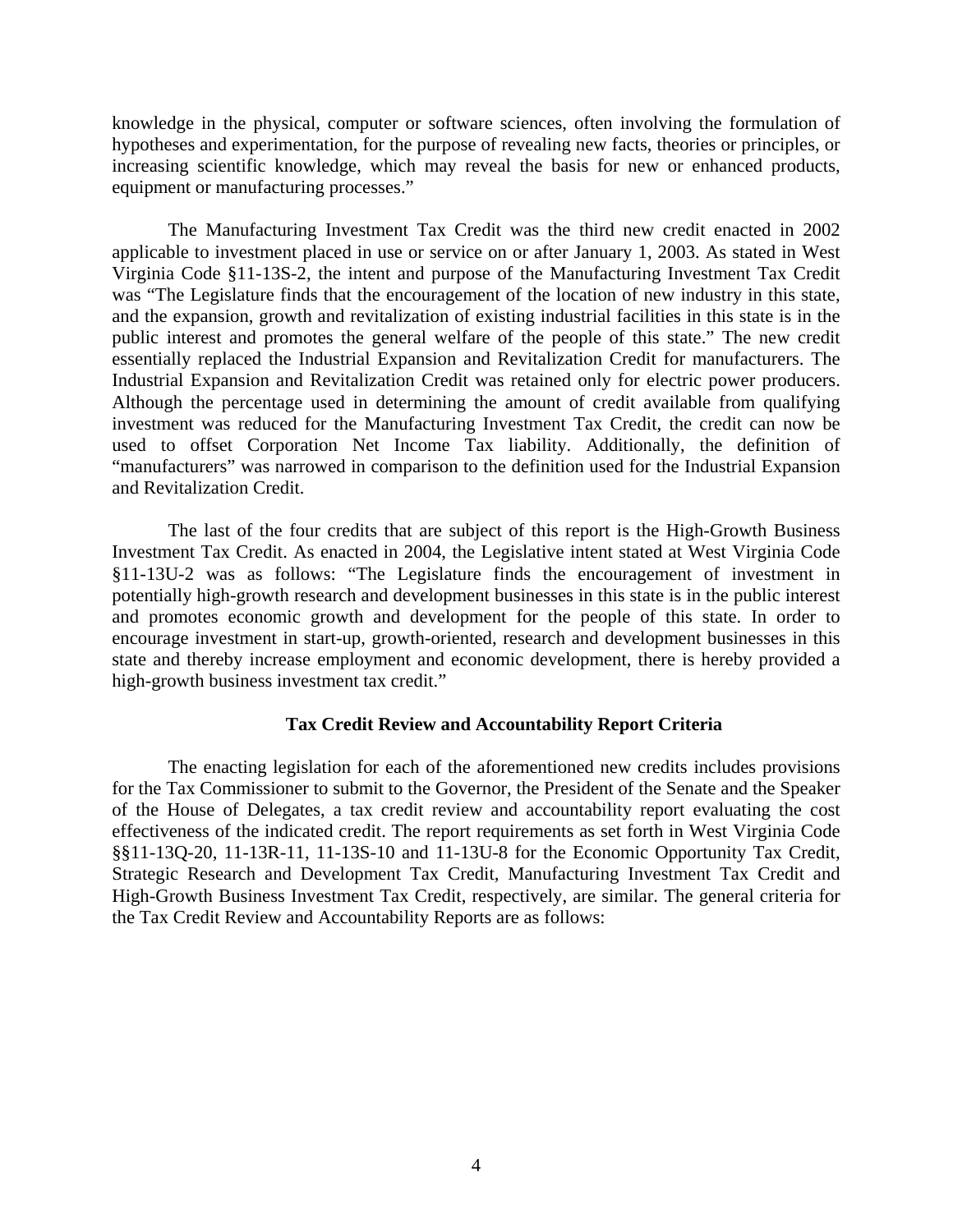- The number of taxpayers claiming the credit.<sup>2</sup>
- The net number, type and duration of new jobs created by all taxpayers claiming the credit and wages and benefits paid.<sup>3,4</sup>
- The cost of the tax credit.
- The cost of the tax credit per new job created.
- Comparison of employment trends for the industry and for taxpayers within the industry that claim the tax credit.

Additionally, the Legislation specified that the first report was due February 1, 2006 and every third year thereafter covering the most recent three-year period for which information is available. This report will only cover credit claims on tax year 2003 returns. Although all tax year 2004 tax returns should have been filed by the fall of 2005, not all returns were available for electronic or manual review as of mid-January 2006. Also, most tax year 2005 returns are not due until after the due date of this report.

#### **Taxpayers Claiming the Credit**

The table below shows the number of Taxpayers filing an approved<sup>5</sup> credit application and the number actually claiming the credit on a tax year 2003 return.

| Credit                                        | Approved<br><b>Applications</b> | <b>Credit</b><br><b>Claims</b> |
|-----------------------------------------------|---------------------------------|--------------------------------|
| <b>Economic Opportunity Tax Credit</b>        |                                 | (D)                            |
| Strategic Research and Development Tax Credit |                                 | (D                             |
| Manufacturing Investment Tax Credit           | 55                              | 14                             |
| High-Growth Business Investment Tax Credit    |                                 | 'N                             |

#### Table 1 - Tax Year 2003 Credit Applications and Credit Claimants<sup>6</sup>

(D) – To maintain confidentiality, the West Virginia State Tax Department suppresses data when the number of observations is five or less. (N) – The provisions of the High-Growth Business Investment Tax Credit were effective on July 1, 2005 and apply only to qualified investment made after on or after July 1, 2005.

In many cases, new programs start slowly due to the learning process for both participants and administrators. Previously, only Taxpayers desiring to claim the Business Investment and Jobs Expansion Tax Credit and a few minor tax credits had to file an application and obtain approval before claiming the credit. All four of the credits that are the subject of this report require an application before the Taxpayer may claim the credit. Additionally, the

 $\overline{a}$ 

 $2^2$  For the High-Growth Business Investment Tax credit, the criteria was stated as "The number of eligible taxpayers claiming the tax credit."

 $3$  For the Economic Opportunity Tax credit, the criteria was stated as "The net number of new jobs created by all taxpayers claiming the credit."

<sup>&</sup>lt;sup>4</sup> For the High-Growth Business Investment Tax credit, the criteria was stated as "The net number, type, and duration of new jobs created by all qualified research and development companies in which taxpayers claiming the credit made investment in and the wages and benefits paid by such companies."

 $^5$  Applications not meeting the Statutory requirements were denied.

<sup>&</sup>lt;sup>6</sup> Amended returns and applications filed by Taxpayers previously unaware of the application / approval process for the new credits will likely increase the above values.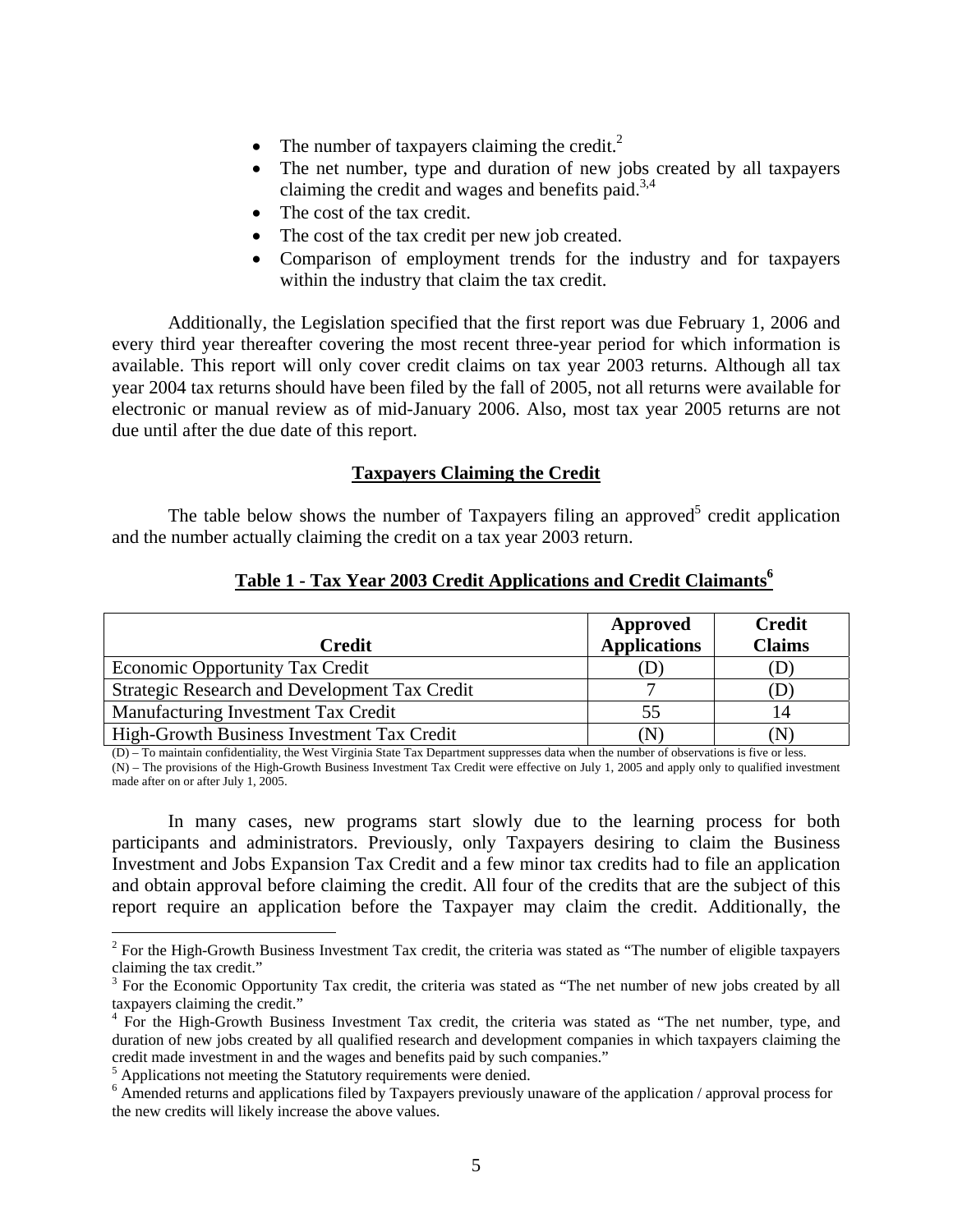Economic Opportunity Tax Credit, the Strategic Research and Development Tax Credit and the High-Growth Business Investment Tax Credit require approval before the credit may be claimed. The Tax Commissioner receives and approves applications for the Economic Opportunity Tax Credit and the Strategic Research and Development Tax Credit, while the Economic Development Authority receives and approves applications for the High-Growth Business Investment Tax Credit. The Tax Commissioner also receives applications for the Manufacturing Investment Tax Credit.

Due to the similarities between the new credits and a terminated credit, many Taxpayers submitted credit claims without the required prior application. This is particularly true for the Manufacturing Investment Tax Credit. As previously noted, the Manufacturing Investment Tax Credit replaced the Industrial Expansion and Revitalization Credit, a credit first enacted in 1969 to promote industrial expansion. Many Taxpayers continued to use the Industrial Expansion and Revitalization Tax Credit schedule to report investment made after the December 31, 2002 termination date and also did not file the required Manufacturing Investment Tax Credit Application.

As mentioned previously, the Economic Opportunity Tax Credit essentially replaced the Business Investment and Jobs Expansion Tax Credit. The low number of applications for the Economic Opportunity Tax Credit is likely attributable to a number of factors. The primary reason for the low number of applications was due to the economic recession that began in 2001. Total employment for the State fell by 0.8 percent from 2002 to 2003; thus, very few businesses were actually creating jobs. Also, Taxpayer recognition of the complexity of the credit it replaced may have dampened participation. In the last three years before the Business Investment and Jobs Expansion Tax Credit was terminated for new entitlements, the number of credit applications acknowledged / approved by the State Department had steadily declined. Additional applications for the Economic Opportunity Tax credit are expected as the economy improves.

In some cases, Taxpayers filing an application and making the necessary investment or expenditure to gain entitlement to one of the new credits did not use any of the credit due to outstanding credit allowances for other credits, including the terminated credits. Some Taxpayers with Business Franchise Tax liability and / or Corporation Net Income Tax liability and available Strategic Research and Development Tax Credit were able to use credit entitlement from terminated credits, including the Research and Development Projects Credit, to reach their maximum allowable tax offset. Similarly, some Taxpayers with Business Franchise Tax liability or Severance Tax liability and available Manufacturing Investment Tax Credit used accumulated Industrial Expansion and Revitalization Tax Credit to offset the maximum of 50 percent of liability and did not have to use the Manufacturing Investment Tax Credit attributable to investment in 2003.

#### **New Jobs Created By Taxpayers Claiming Credits**

Based upon information from the credit applications, the number of new jobs created by Taxpayers claiming the credits was calculated as the difference between jobs reported prior to the required credit investment or expenditure and the numbers of jobs for the tax year of the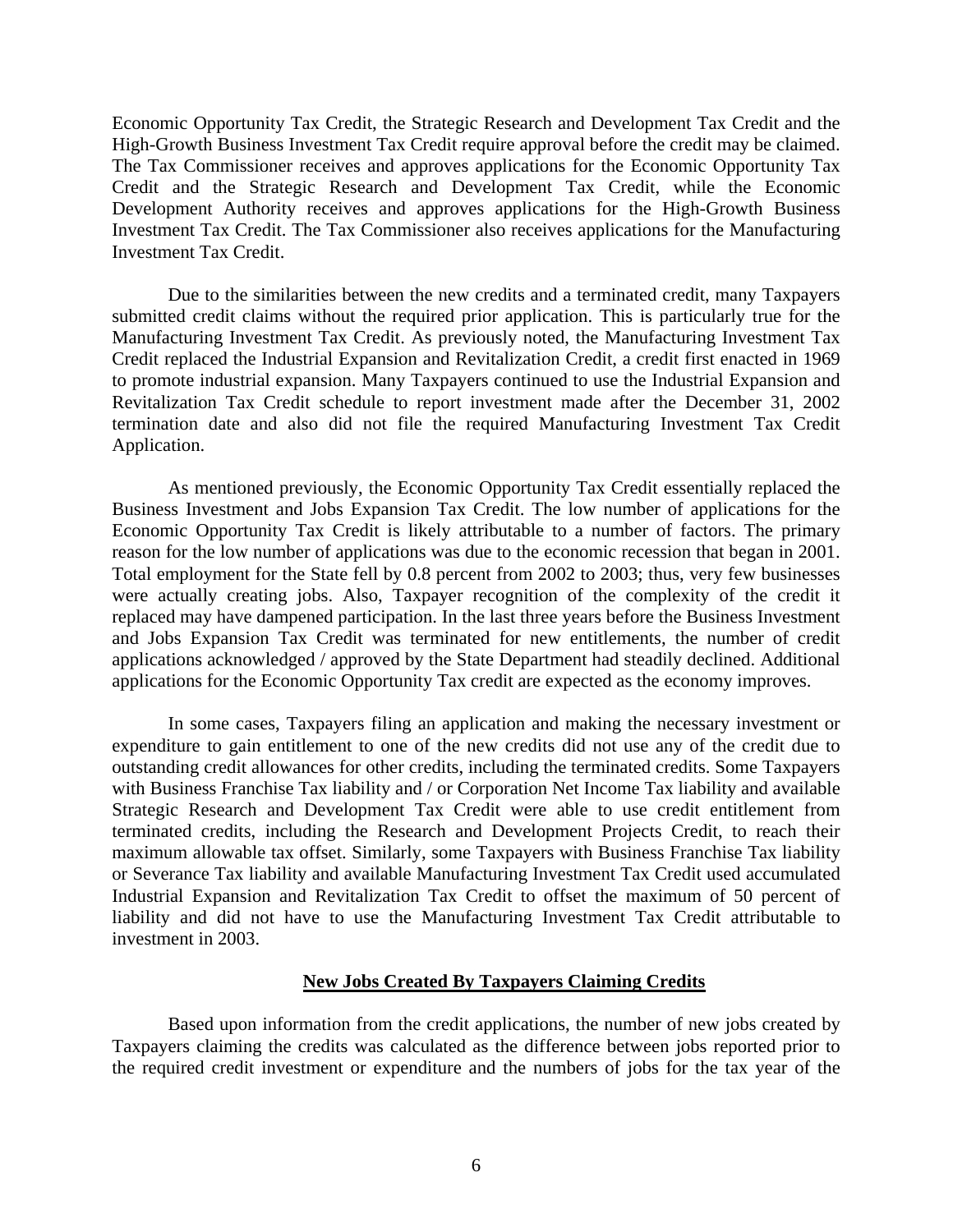credit claim. The following table shows the number of new jobs created for each of the new credits.

| <b>Credit</b>                          | <b>Applicants Reporting</b><br><b>Job Levels at or Below</b><br><b>Pre-Investment Level</b> | <b>Applicants</b><br><b>Reporting Job</b><br><b>Increases</b> | <b>Net New</b><br>$\mathbf{Jobs}^7$ |
|----------------------------------------|---------------------------------------------------------------------------------------------|---------------------------------------------------------------|-------------------------------------|
| <b>Economic Opportunity Tax Credit</b> | D)                                                                                          | (D)                                                           | (D)                                 |
| Strategic Research and Development     |                                                                                             |                                                               |                                     |
| Tax Credit                             | (D)                                                                                         | (D)                                                           | 214                                 |
| Manufacturing Investment Tax Credit    | 36                                                                                          | 22                                                            | $-103$                              |
| High-Growth Business Investment        | (N)                                                                                         | (N)                                                           | (N)                                 |
| Tax Credit                             |                                                                                             |                                                               |                                     |

#### **Table 2 – New Jobs Created Tax Year 2003**

(D) – To maintain confidentiality, the West Virginia State Tax Department suppresses data when the number of observations is five or less. (N) – The provisions of the High-Growth Business Investment Tax Credit were effective on July 1, 2005 and apply only to qualified investment made after on or after July 1, 2005.

All of the above listed credits require investment.<sup>8</sup> However, only the Economic Opportunity Tax credit requires new jobs to be created.

Although there was a net job loss by Taxpayers claiming the Manufacturing Investment Tax Credit, the job loss experienced by these Taxpayers was not as great as the job loss of all West Virginia manufacturers combined. Based on data from WorkForce West Virginia, manufacturing jobs of all employers fell from 68,648 in 2002 to 64,587 in 2003. The job loss rate for all manufacturers was roughly 2.6 jobs per employer, while the job loss rate for Taxpayers claiming the Manufacturing Investment Tax Credit was roughly 1.78 per applicant.

The average annual wage for all West Virginia workers was \$28,615 in 2002 and \$29,284 in 2003. As shown in the chart below, the average annual wage for all manufacturing employees was roughly 40 percent higher than the wage for all employees. Similarly, the applicants for the Strategic Research and Development Tax Credit and Manufacturing Investment Tax Credit paid wages that were approximately 60 percent higher than the statewide average annual wage.

 $\overline{a}$ 

 $<sup>7</sup>$  The values reflect the total increase in jobs as reported by Taxpayers claiming the indicated credit. Since some</sup> Taxpayers have applied for more than one of the indicated credits, the new jobs may not be solely the result of the activity associated with the indicated credit. 8

<sup>&</sup>lt;sup>8</sup> Entitlement to the Strategic Research and Development Credit may also be earned by an increase in research and development expenditures compared to a base period.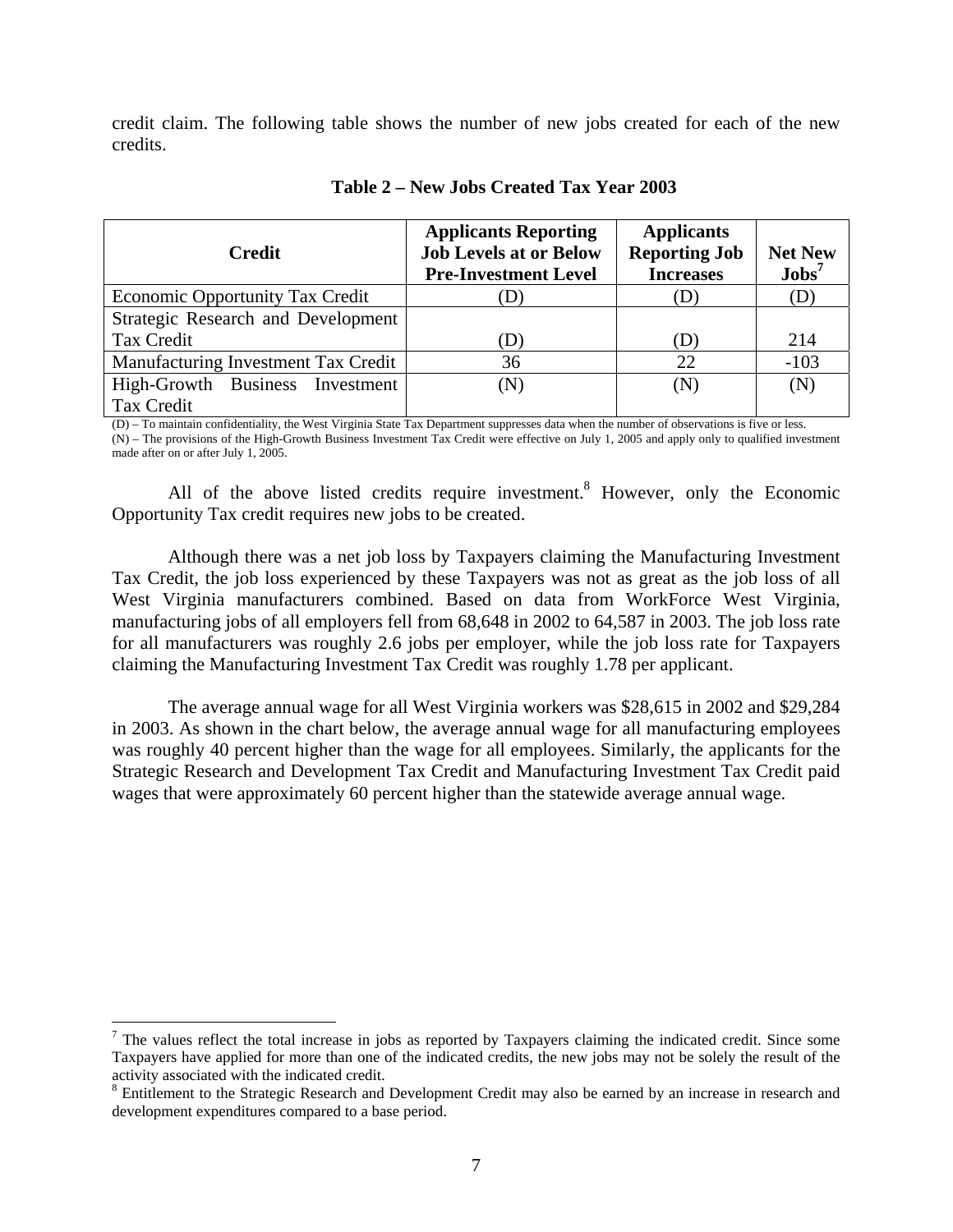

**Figure 1 – Average Annual Wage** 

Although the Strategic Research and Development Tax Credit and Manufacturing Investment Tax Credit applicants paid higher wages compared to all manufacturers and all statewide employers for 2002 and 2003, the rate of increase was below the other groups. The average annual wages paid by the credit applicants increased by 1.7 percent, while wages paid by all employers increased by 2.3 percent and wages paid by all manufacturers increased by 2.9 percent.

Of the fifty-five Strategic Research and Development Tax Credit and Manufacturing Investment Tax Credit applicants for which information on the employee coverage by health plans was reported, twenty-three reported that 100 percent of their employees were covered. Similarly, twenty-five applicants reported that 100 percent of their employees were covered by retirement plans. The chart below shows the percentage of applicant employees covered by health and retirement plans.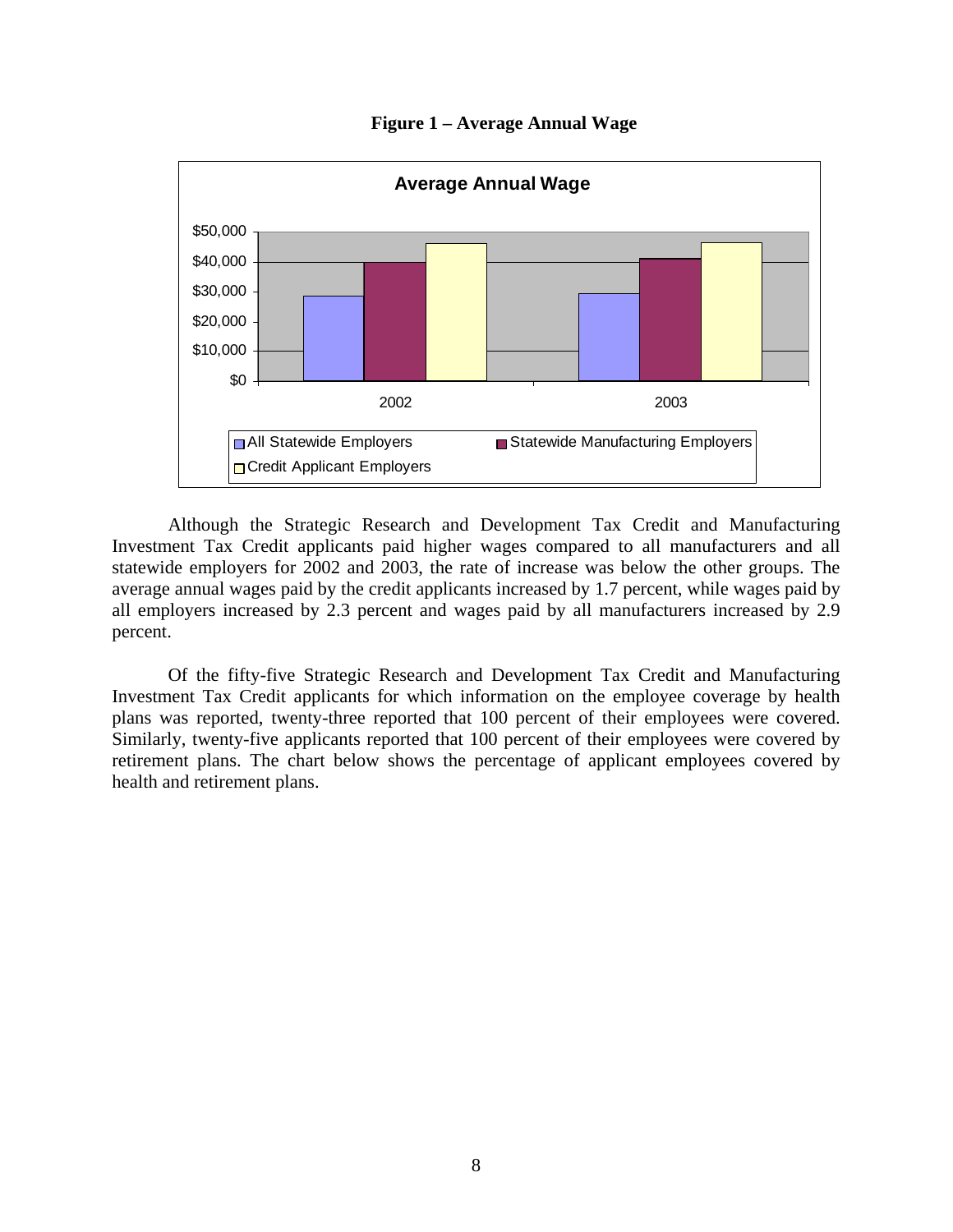



The median cost per employee of health plan coverage provided by the Strategic Research and Development Tax Credit and Manufacturing Investment Tax Credit applicants was \$6,282 and the median cost per employee of retirement plan coverage was \$1,715. For both cost per employee series, there was a wide range from the lowest amounts to the highest amounts.

#### **Cost of the Credit and Cost of the Credit Per New Job Created**

The total dollar amount of the new credits utilized on tax year 2003 returns available as of January 2006 is shown in the following table.

| <b>Credit</b>                                 |                       | <b>Cost of Credit Per</b> |
|-----------------------------------------------|-----------------------|---------------------------|
|                                               | <b>Cost of Credit</b> | <b>New Job Created</b>    |
| <b>Economic Opportunity Tax Credit</b>        |                       |                           |
| Strategic Research and Development Tax Credit | \$619,443             | ∗                         |
| Manufacturing Investment Tax Credit           | \$84,539              | ∗                         |
| High-Growth Business Investment Tax Credit    | N)                    |                           |

| Table 3 – Cost of Credits Tax Year 2003 |  |
|-----------------------------------------|--|
|-----------------------------------------|--|

(D) – To maintain confidentiality, the West Virginia State Tax Department suppresses data when the number of observations is five or less. (N) – The provisions of the High-Growth Business Investment Tax Credit were effective on July 1, 2005 and apply only to qualified investment made after on or after July 1, 2005.

\*– Not meaningful.

Some Taxpayers claiming the Strategic Research and Development Tax Credit also claimed other investment credits attributable to investment made in tax year 2003 (e.g., Transition Status Business Investment and Jobs Expansion Credit or Manufacturing Investment Tax Credit). Thus, the cost of the Strategic Research and Development Tax Credit per reported new job would not be meaningful. Similarly, the net job loss for Taxpayers claiming the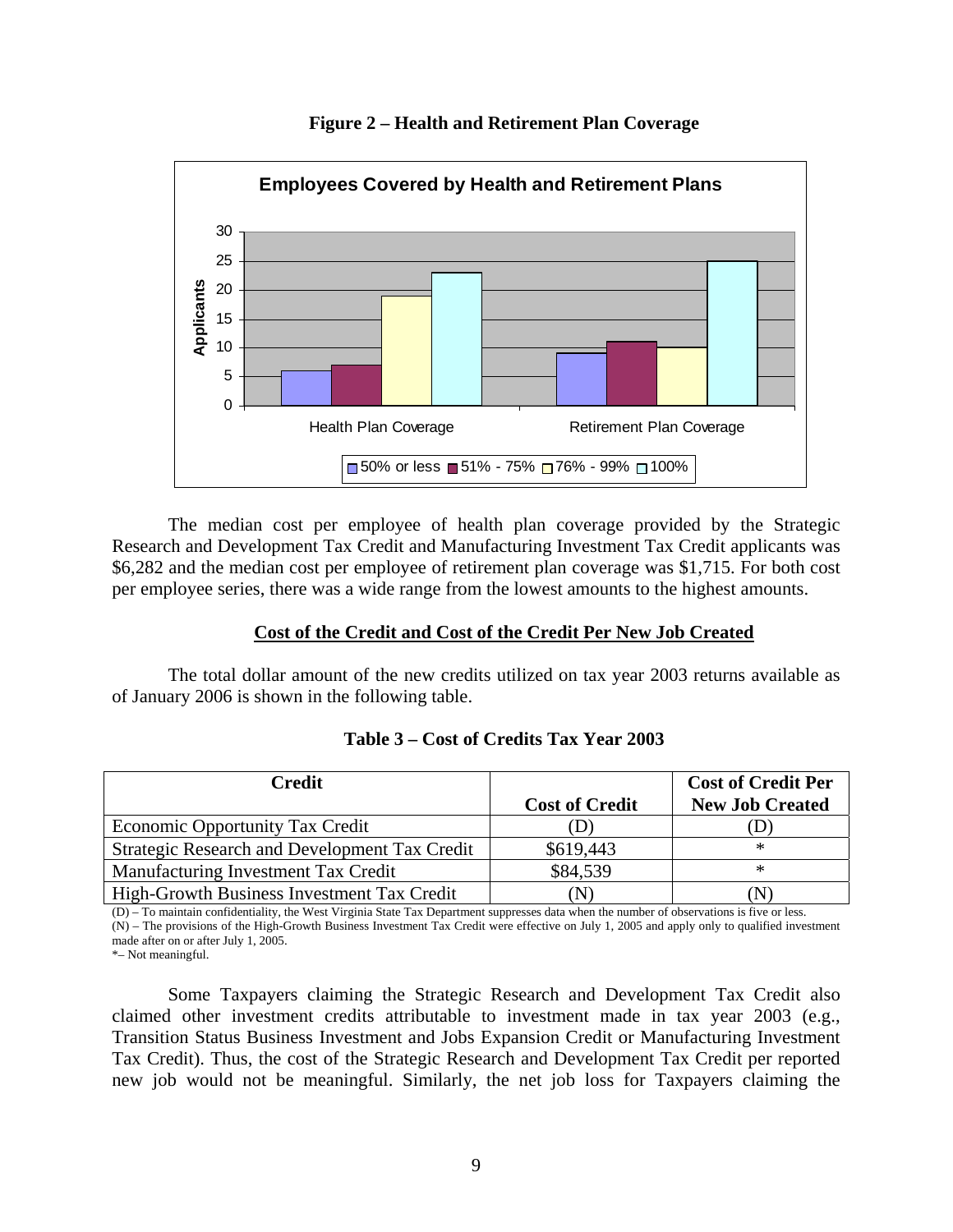Manufacturing Investment Tax Credit makes the cost of the credit per new job created meaningless.

The cost of credit shown above does not include amounts that Taxpayers claimed erroneously. The erroneous claims include claims made by Taxpayers ineligible for the credits and claims made without filing the approved application. Resolution of these errors, particularly claims for Industrial Expansion and Revitalization credit attributable to investment made on or after January 1, 2003, through filing the required applications and amended returns will likely increase the above amounts. Also, a number of tax year 2003 returns of Taxpayers applying for the credits were not available for ready retrieval and analysis.

#### **Comparison of Employment Trends**

The table below shows the percentage change in employment from 2002 to 2003 for all employers and for Taxpayers claiming either the Strategic Research and Development Credit or the Manufacturing Investment Tax Credit. The industry classifications for the credit claimants were aggregated to avoid disclosing information for classifications with fewer than five claimants.

|                                           | <b>Statewide</b>  | <b>Credit</b>   |
|-------------------------------------------|-------------------|-----------------|
| <b>Industry</b>                           | <b>Employment</b> | <b>Claimant</b> |
| Wood product manufacturing                | $-0.6$            | 4.4             |
| Chemical manufacturing                    | $-5.4$            | $-1.1$          |
| Nonmetallic mineral product manufacturing | $-15.9$           | 8.6             |
| Fabricated metal product manufacturing    | $-7.7$            | $-3.8$          |
| All other manufacturing                   | $-5.5$            | $-3.0$          |
|                                           |                   |                 |
| All manufacturing                         | $-5.9$            | 0.1             |
| Non-manufacturing                         | $-0.2$            | (D)             |
|                                           |                   |                 |
| All employment                            | $-0.8$            |                 |

#### **Table 4 – Percent Change in Employment 2002 to 2003**

(D) – To maintain confidentiality, the West Virginia State Tax Department suppresses data when the number of observations is five or less. In some cases, additional observations or totals are suppressed to preclude the derivation of values where the count is five or less.

All of the industry classifications shown above experienced job reductions from 2002 to 2003 on a Statewide basis. While some of the credit claimants also experienced job reductions from 2002 to 2003, the reductions were not as large as the Statewide rate. And some credit claimants actually added jobs.

#### **Other Information**

As indicated on the available tax year 2003 Manufacturing Investment Tax Credit applications, Taxpayers reported \$70.4 million of total investment and \$58.3 million of qualified investment. Where qualified investment is determined as a percentage of the total investment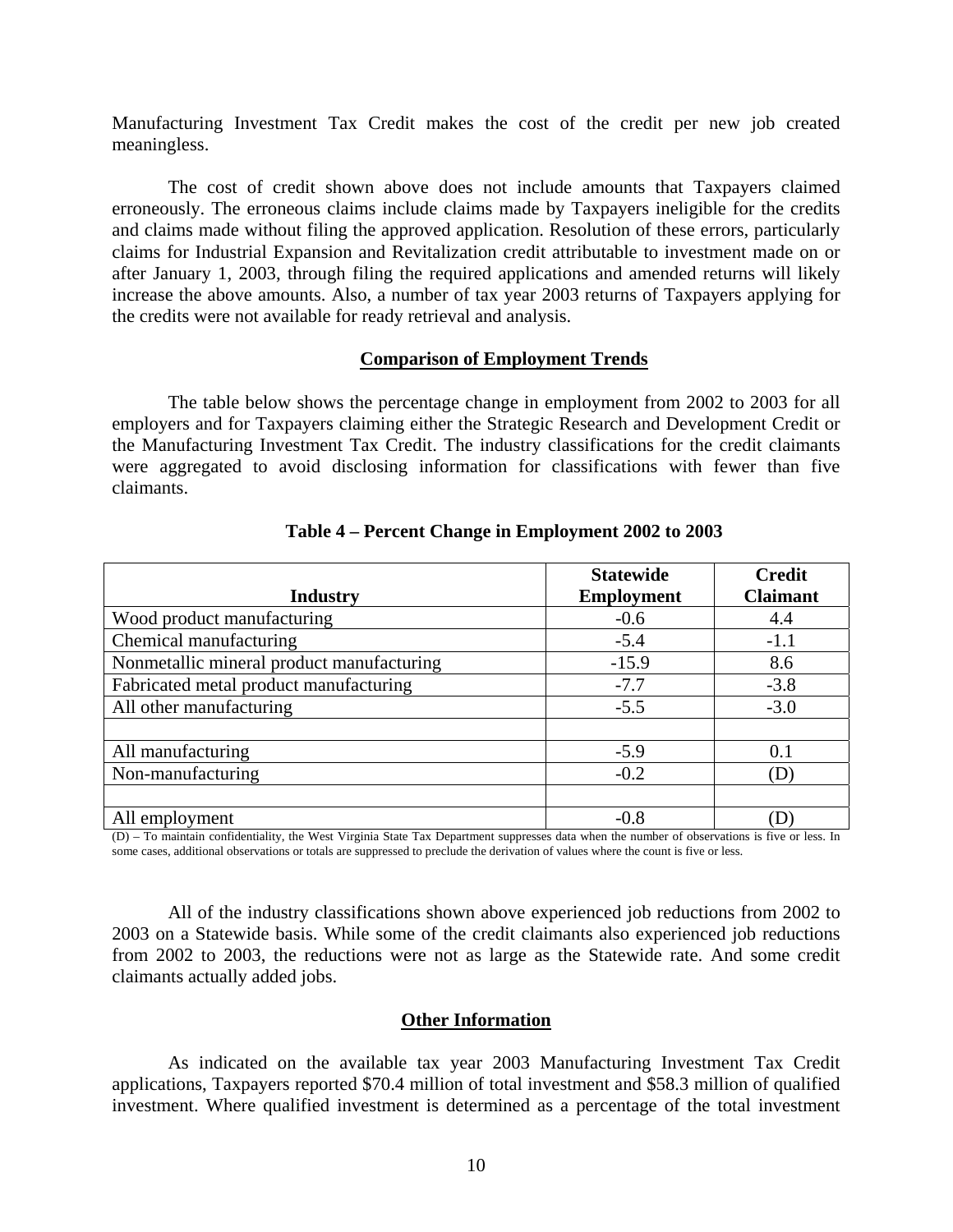based upon the useful life property placed in service. The applicable percentages for determining qualified investment for purposes of the Manufacturing Investment Tax Credit are as follows:

| Useful Life                           | Percentage |
|---------------------------------------|------------|
| Less than 4 years                     |            |
| 4 years or more but less than 6 years | 331/3      |
| 6 years or more but less than 8 years | 662/3      |
| 8 years or more                       | 100        |

 Taxpayers classified the investment reported on the applications as industrial expansion, industrial revitalization or both industrial expansion and revitalization. For purposes of the Application for Manufacturing Investment Tax Credit, industrial expansion is defined as "capital investment in a new or expanded industrial facility in this State." And, industrial revitalization is defined as "capital investment in an industrial facility in this State to replace or modernize buildings, equipment, machinery and other tangible personal property used in connection with the operation of the facility in an industrial business …" The chart below shows the reported investment by category.

**Figure 3 – Manufacturing Investment Tax Credit Investment by Category** 



The amount of total Manufacturing Investment Tax Credit available to eligible Taxpayers is five percent of the qualified investment. The \$58.3 million of reported tax year 2003 qualified investment entitles Taxpayers to a total of \$2.9 million of credit. Since the Manufacturing Investment Tax Credit entitlement must be claimed over a ten-year period, roughly \$290,000 of credit was available to offset tax year 2003 taxes. The tax year 2003 investment also entitles Taxpayers to \$290,000 of credit each year for tax years 2004 through 2012. Additional investment in subsequent years will also generate a ten-year credit stream. Thus, the available Manufacturing Investment Tax Credit will grow rapidly through 2012 as additional annual credit entitlements are earned. In tax years 2013 and beyond, the total credit available will likely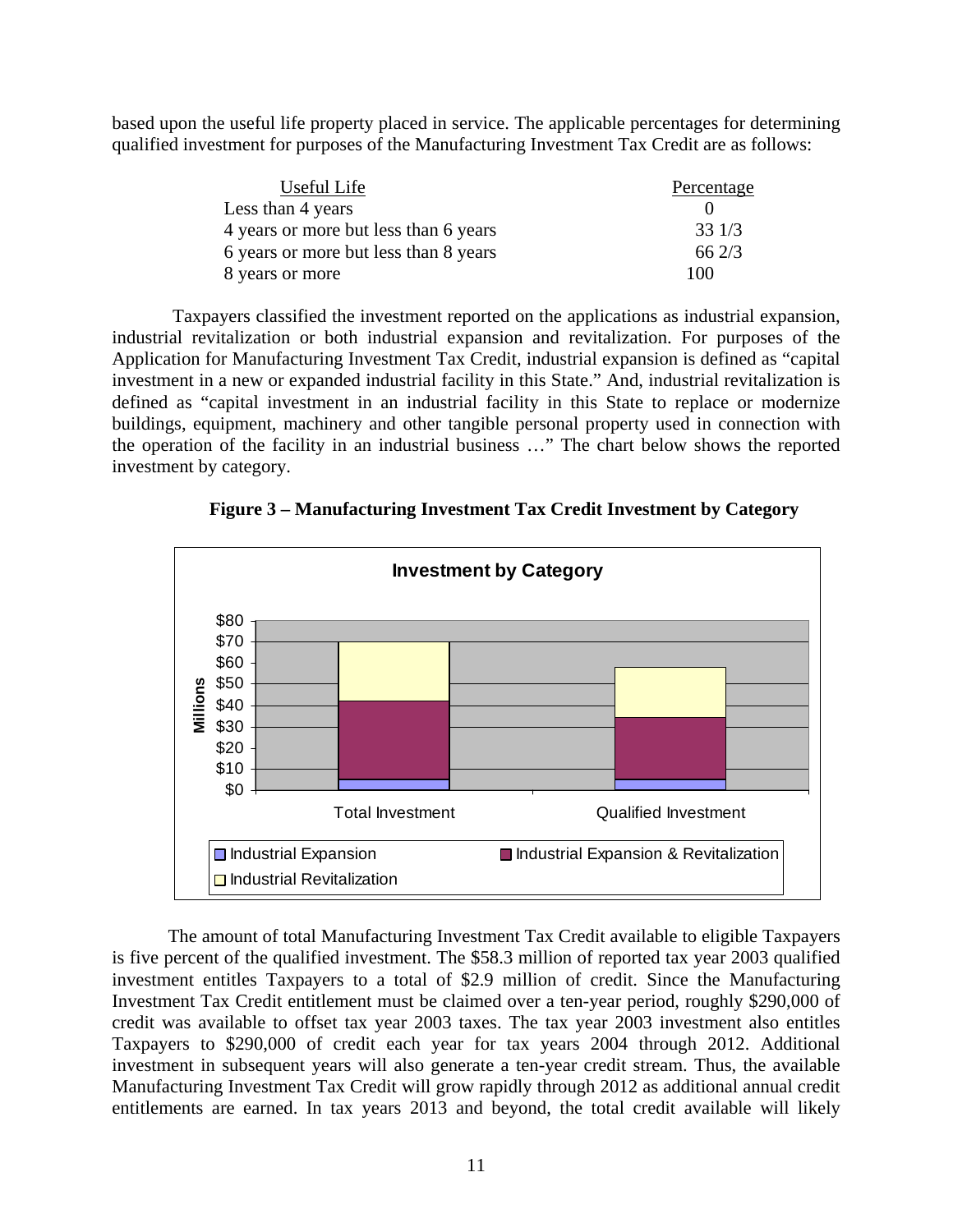continue to increase, but the growth will be dampened as entitlements from prior years expire (i.e., the available credit in tax year 2013 will be the sum of credit earned in tax years 2004 through 2013 as the entitlement attributable to 2003 investment will expire in 2012).

As stated previously, many of the Taxpayers earning entitlement to either the Strategic Research and Development Tax Credit or the Manufacturing Investment Tax Credit did not use the credit to offset tax liability due to the use of other credits. The chart below shows a comparison of the potential Manufacturing Investment Tax Credit and the credit actually applied to offset tax year 2003 liability.



**Figure 4 – Potential and Applied Manufacturing Investment Tax Credit** 

#### **Conclusion**

 Along with the enactment of new investment credits in 2002 and 2004, a requirement to periodically report on the cost effectiveness of the credits was included. The Economic Opportunity Tax Credit, the Strategic Research and Development Tax Credit and the Manufacturing Investment Tax Credit apply to investment placed in use or service on or after January 1, 2003. The High-Growth Business Investment Tax Credit applies to investment made on or after July 1, 2005.

Due to the timing of tax return filing and processing, this first Tax Credit Review and Accountability Report could only be based upon tax year 2003 applications and returns. However, due to the learning process for both participants and administrators associated with new programs, it is unlikely that the tax year 2003 data is complete. Since most manufacturers make periodic investments to replace equipment they generally earn entitlement to additional credit each year. For the most recent years available, approximately 230 Taxpayers claimed Industrial Expansion and Revitalization Credit on Severance Tax and/or Business Franchise Tax returns (predominantly Business Franchise Tax returns). However, for tax year 2003 the State Tax Department is aware of only 55 approved applications for the Manufacturing Investment